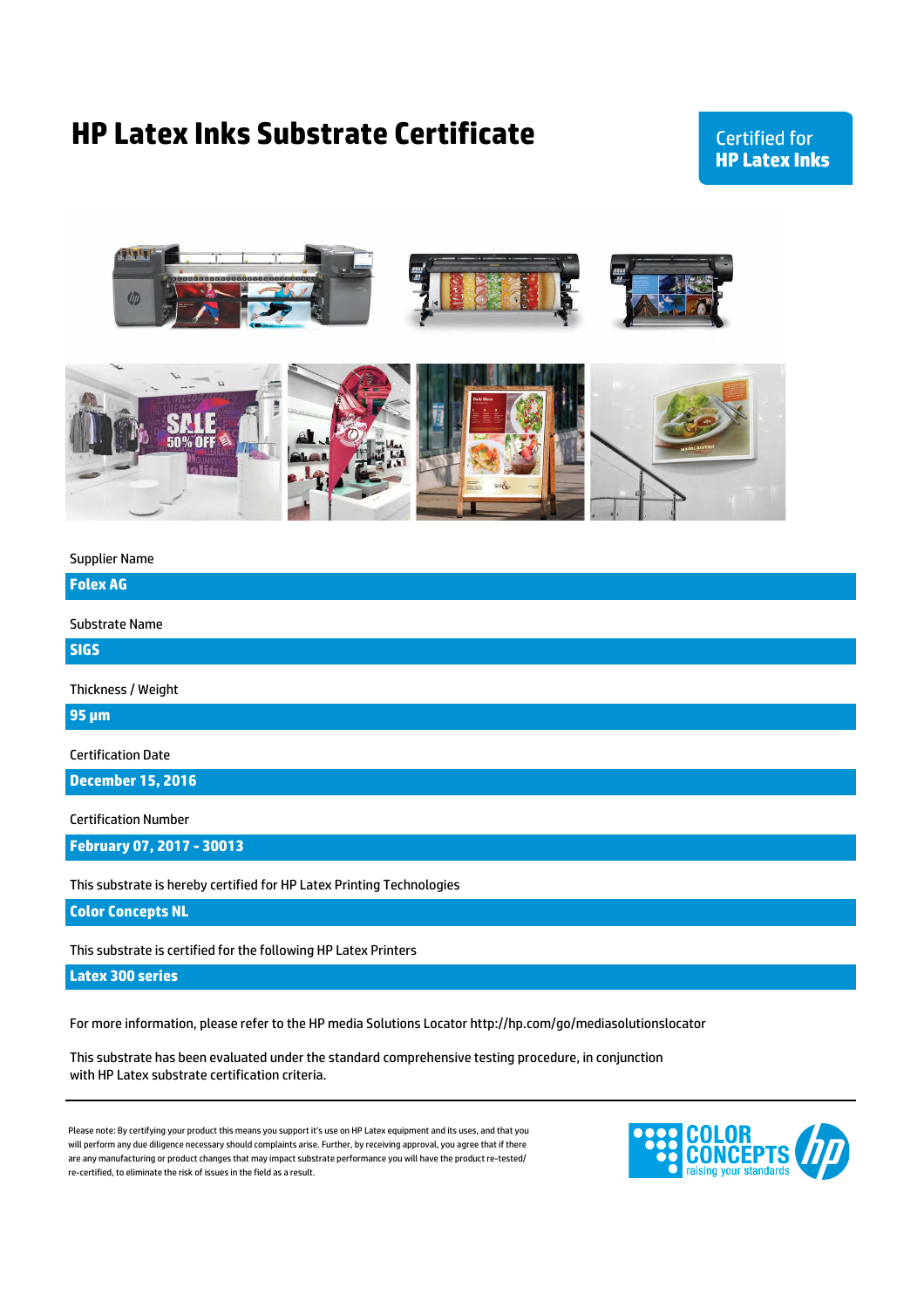# **Media Certification for HP Latex**







| Vendor Name* |  |
|--------------|--|
|--------------|--|

**Folex AG**

Date of evaluation

**December 15, 2016**

**Latex 300 series**

#### **Substrate Information**

Substrate Name

**SIGS**

Lot Number

**0**

Substrate Type

## **PET Film**

Substrate Sub Type

**Self-Adhesive**

Thickness / Weight

**95 µm**

Certification Number **February 07, 2017 - 30013**

Qualification

**PASS**

Platform Certification Center

**Color Concepts NL**